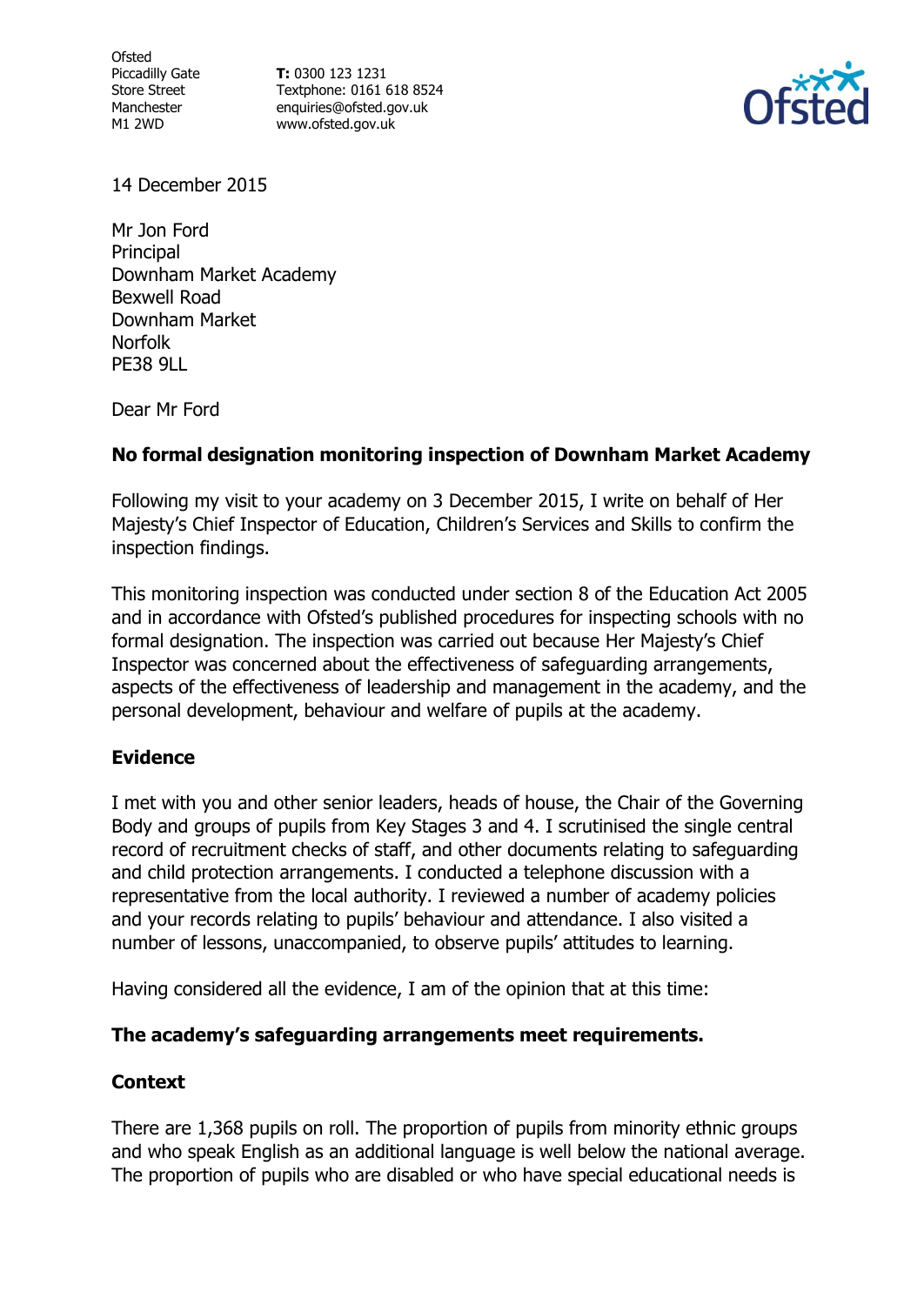below average, but an above-average proportion of pupils have a statement of special education needs. You have reviewed your leadership structure and replaced an assistant principal in charge of operational matters with an assistant principal with responsibility for achievement. You have appointed new heads of history and science. There was a 20% staff turnover over the summer holidays in 2015.

Your recruitment checks on the suitability of staff employed at the academy are robust. All members of staff regularly receive updated training on the safeguarding of children, and staff who join the academy midyear are risk assessed and receive full training as soon as is practically possible. Members of the governing body have ensured that the academy's safeguarding policy is reviewed regularly and kept up to date. Members of staff with whom I met knew the systems and procedures for making referrals relating to safeguarding, and knew the names of the designated child protection officers. There is also a suitable 'whistleblowing' policy in place which enables members of staff employed at the academy to express their concerns relating to matters of public interest.

You have established a 'respect agenda' which is displayed around the academy and which is known by both staff and pupils. These expectations apply equally to staff who work at the academy and pupils. Because all academy stakeholders contributed to producing these guidelines, there is a greater sense of ownership and a shared responsibility in their implementation.

Although the majority of pupils in the academy comply with its code of conduct, a small proportion do not. You have established suitable systems and procedures for meeting the needs of these pupils. You have set up two different resourced bases to which pupils can be referred: the 'withdrawal room' and the 'internal exclusion room'. These resources are only used when teachers have implemented their own sanctions and they have been unsuccessful. These resourced bases are managed by suitably qualified staff and offer pupils the opportunity to reflect on their own behaviour. You monitor the pupils who are referred to these rooms, identifying, their different pupil groups and other variables, and you produce regularly updated reports which enable you to identify trends over time. Key members of staff, including heads of year and form tutors, are also involved in this process so that appropriate support and intervention can be provided. You evaluate the impact of any actions taken. Your records also indicate that the proportion of pupils excluded for fixed periods of time is being reduced year on year. Pupils' attendance has also improved over time, and is now slightly below the national average.

Pupils told me that they witness low-level disruptive behaviour in some lessons. This takes the form of talking when the teacher is talking and the inappropriate use of mobile telephones. This behaviour is often linked to the quality of teaching they experience, and is more likely to occur when the lesson is being taught by an agency teacher who is covering a staff vacancy or absence. During my visits to lessons, I witnessed a few incidents where pupils were not fully engaged in their learning.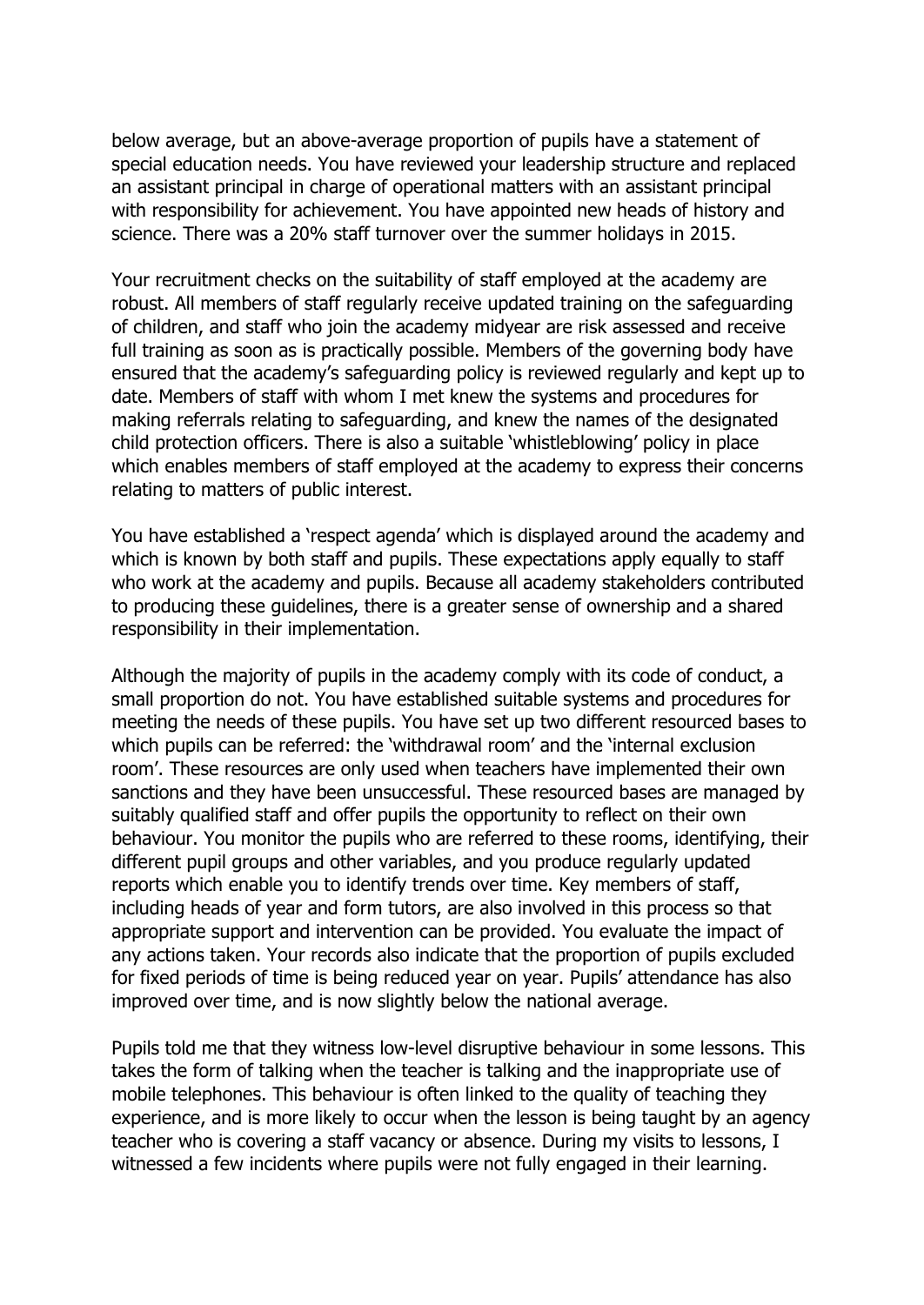You have set up clear systems to tackle any bullying that occurs in the academy. You record in detail the profile of the victim and the perpetrator, the type of bullying, the location of the incident as well as the time of day, including the journey to and from school. Your records indicate that the number of recorded incidents of bullying is decreasing year on year. Pupils demonstrated a very good understanding of the different types of bullying and are clear how to report any bullying incidents. They also spoke positively about your 'pupil voice' pupil representatives who are based around the school at break and lunchtime, and to whom pupils can report any concerns they might have. Pupils were confident that when they do report bullying, it will be dealt with. Records shown to me during this inspection demonstrate that you monitor the well-being of the victim two, four and eight weeks after the incident has taken place.

You promote pupils' personal development and well-being through your support systems and your personal, social, health and economic education (PSHE) programme. This programme is delivered through your tutoring arrangements which include lessons delivered to combined groups of pupils from Years 7 to 11. Your 'theme of the week' is carefully linked to your academy's respect agenda and you make good use of tutorial time and assemblies to cover important topics. These include self-respect, taking risks, drugs and alcohol awareness, and bullying. You also promote fundamental British values well through these sessions.

As Principal, you receive weekly updates on pupils' behaviour and attendance to enable you to monitor trends over time. Members of the governing body also receive regular reports of matters relating to pupils' behaviour, attendance and well-being. One of the link governors carried out a review of the academy's PSHE programme and reported the findings to the relevant governors' committee. Governors have also ensured that the academy's arrangements for safeguarding meet statutory requirements.

## **External support**

The CWA Academy Trust conducted a review of behaviour and safeguarding arrangements at the academy in March 2015, and the academy has acted on its recommendations.

## **Priorities for further improvement**

■ Improve pupils' attitudes towards teachers who cover staff vacancies or staff absence.